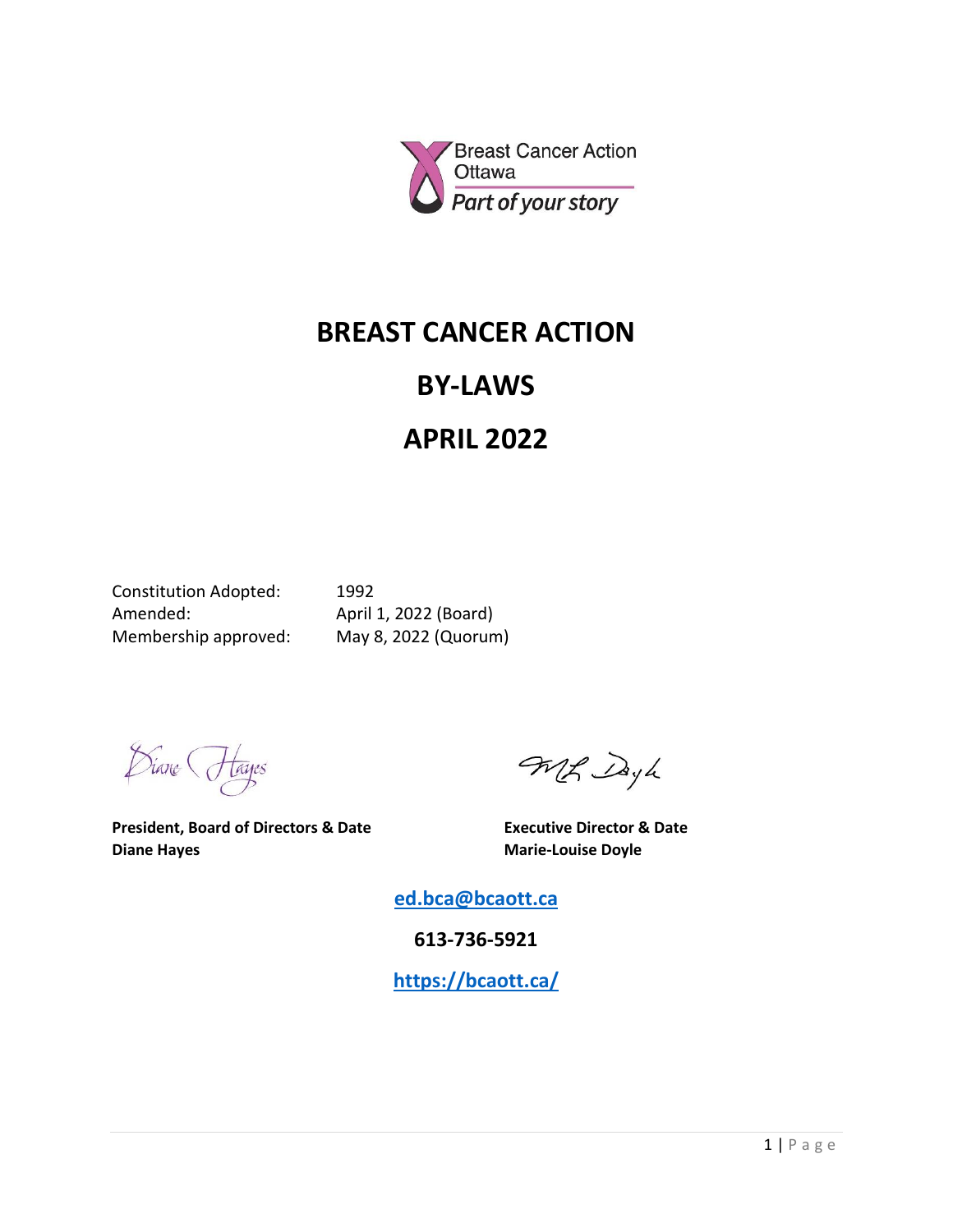### *TABLE OF CONTENTS*

| <b>Topic</b>                            | <b>Page Number</b> |
|-----------------------------------------|--------------------|
| <b>Statement of Intent</b>              | 3                  |
| Constitution                            | 3                  |
| Membership                              | 3                  |
| <b>Fees</b>                             | 3                  |
| <b>Fiscal Year</b>                      | 3                  |
| Meetings                                | 3                  |
| Rules of Order                          | 4                  |
| <b>Registered Office</b>                | 4                  |
| <b>Board of Directors and Executive</b> | 4                  |
| <b>Operating Procedure</b>              | 5                  |
| Conflict of Interest                    | 6                  |
| Conduct Unbecoming a Member             | 7                  |
| Meetings                                | $\overline{7}$     |
| <b>Executive and Board</b>              | 7                  |
| <b>Annual General Meeting</b>           | 8                  |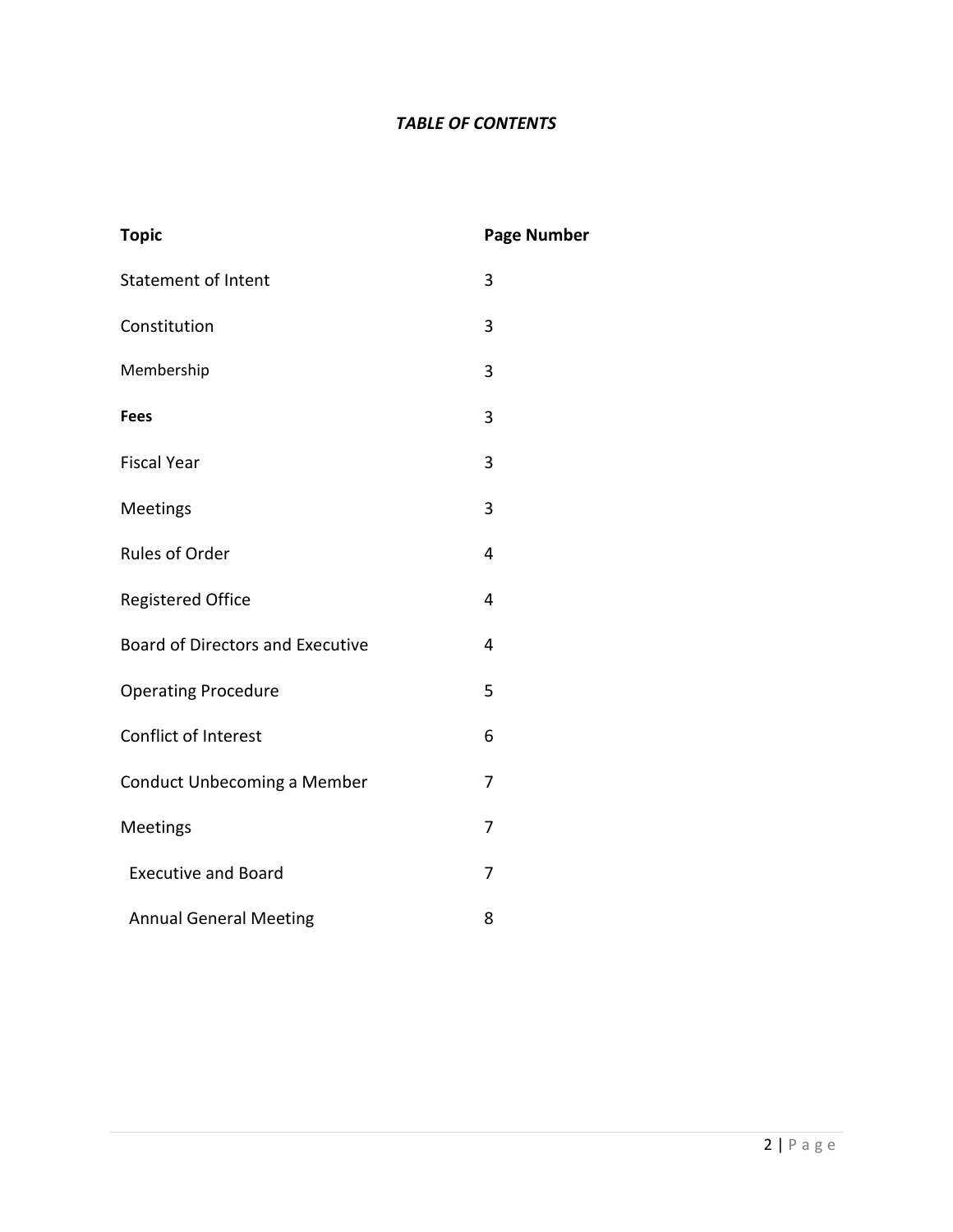#### **STATEMENT OF INTENT**

A Bylaw relating generally to the conduct of the affairs of **BREAST CANCER ACTION** (As amended from time to time, the "**Corporation**") **BE IT ENACTED** as a bylaw of the Corporation as follows:

#### **CONSTITUTION**

- 1. Purpose of the Corporation:
	- a) To raise public awareness of breast cancer and related issues;
	- b) To establish and operate facilities with easily accessible factual information related to all areas of breast cancer;

c) To provide an ongoing support network for women/men with breast cancer and their families;

d) To initiate and maintain programs to educate women/men in the areas of breast health and breast cancer;

e) To promote understanding of the specific and unique effects of breast cancer on women/men and on families; and

f) To undertake activities ancillary and incidental to the attainment of the above charitable purpose;

- 2. **Membership**: Diagnosed breast cancer patients are eligible to become a member of Breast Cancer Action.
- 3. **Fees:** There is no fee to be a member of Breast Cancer Action. Activity fees (annual or per activity) may be set by the Board of Directors from time to time. A member may submit a request in writing to the Executive for consideration of a fee(s) being subsidized in whole or in part.
- 4. **Fiscal Year**: The fiscal year end of the Corporation shall be December 31.

#### 5. **Meetings:**

a) The Annual Meeting of Members shall be held in the month of May each year at a time and place determined by the Board of Directors.

b) The Board of Directors shall meet quarterly at a date and time decided at each meeting, or at the call of the President should the need arise; and

c) The Executive shall meet as required at the call of the President.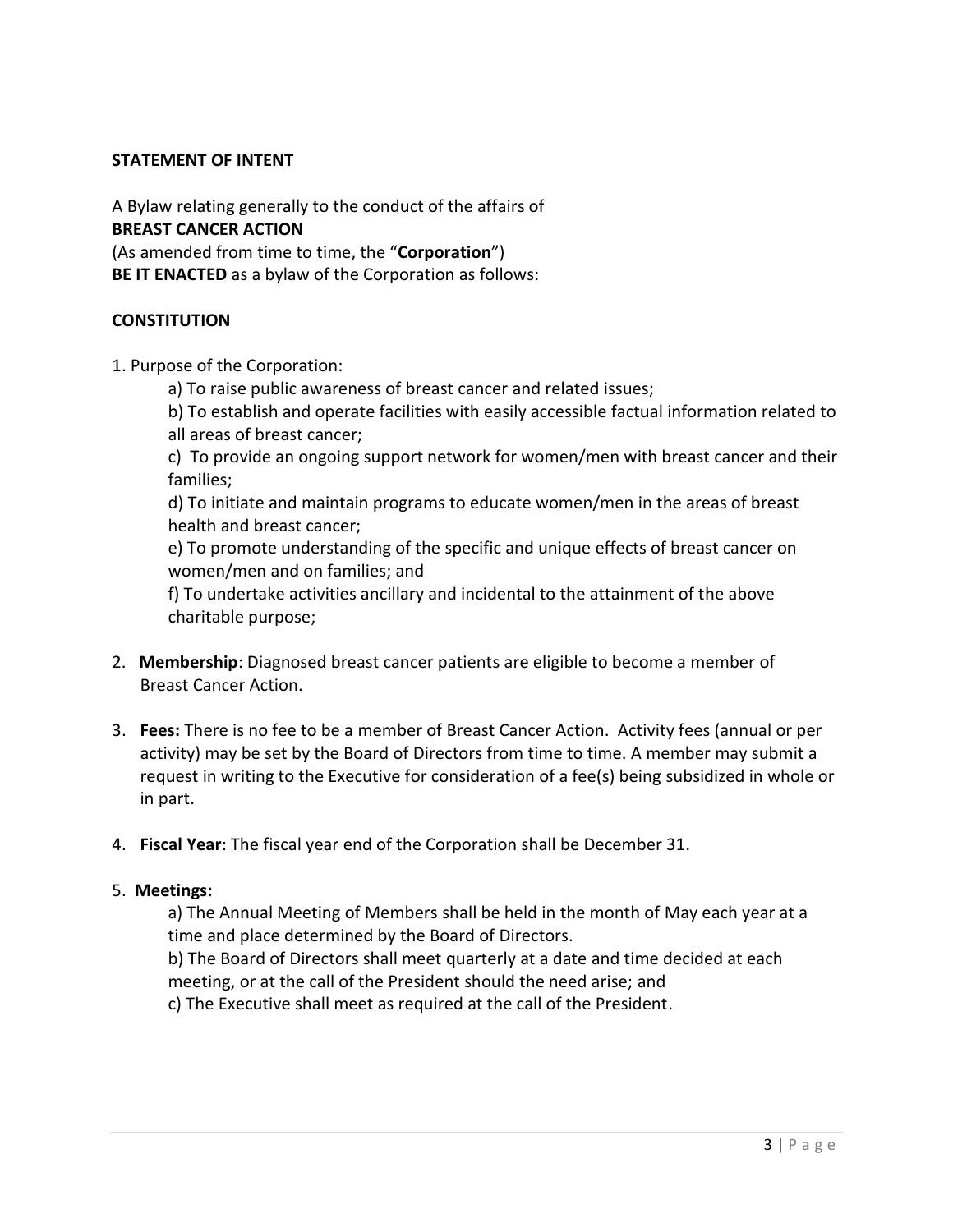- 6. **Rules of Order:** All meetings of the Corporation shall be governed by the most recent edition of Nathan's Company Meetings (rules of order) found here: [https://www.cch.ca/\\_resources/pdf/ebook/b335.pdf](https://www.cch.ca/_resources/pdf/ebook/b335.pdf) where the Constitution and Bylaws do not govern.
- 7. **Registered Office**: The registered office of the Corporation shall be situated at Ottawa, Ontario or as otherwise set by the Board.

#### **BOARD OF DIRECTORS and EXECUTIVE**

8. The election of the Board of Directors shall be by a show of hands or, if requested, by secret ballot at the Annual Meeting of Members.

9.The Executive shall consist of the following elected Officers: President, Immediate Past-President, President-Elect, Secretary, and Director, Financial Literacy elected at the first meeting of the Board of Directors immediately following the Annual Meeting of Members.

- 10. The Board of Directors of the Corporation shall consist of the Executive, plus five Directors.
- 11. The elected Board of Directors shall serve a term of three years, renewable for an additional term.
- 12. The elected Officers shall serve a term of two years, renewable for an additional term. They must serve one year on the Board, to be eligible for an Officer position.
- 13. Directors at Large (2-3), not elected by the membership, shall serve as non-voting members of the Board.
- 14. The Immediate Past President and the Executive Director shall serve as a non-voting member of the Executive.
- 15. The President shall be responsible for the general conduct of business in setting policies, executing decisions, supervising officials, and representing the Corporation to other bodies. He/she shall preside at all meetings of the Board and shall be an ex-officio member of all Committees except the Nominations Committee.
- 16. The President shall be empowered to call a meeting of the Executive when it is deemed necessary.
- 17. The President-Elect shall assist the President and shall preside in his/her absence.
- 18. The Board may combine the offices of Secretary and Director, Financial Literacy.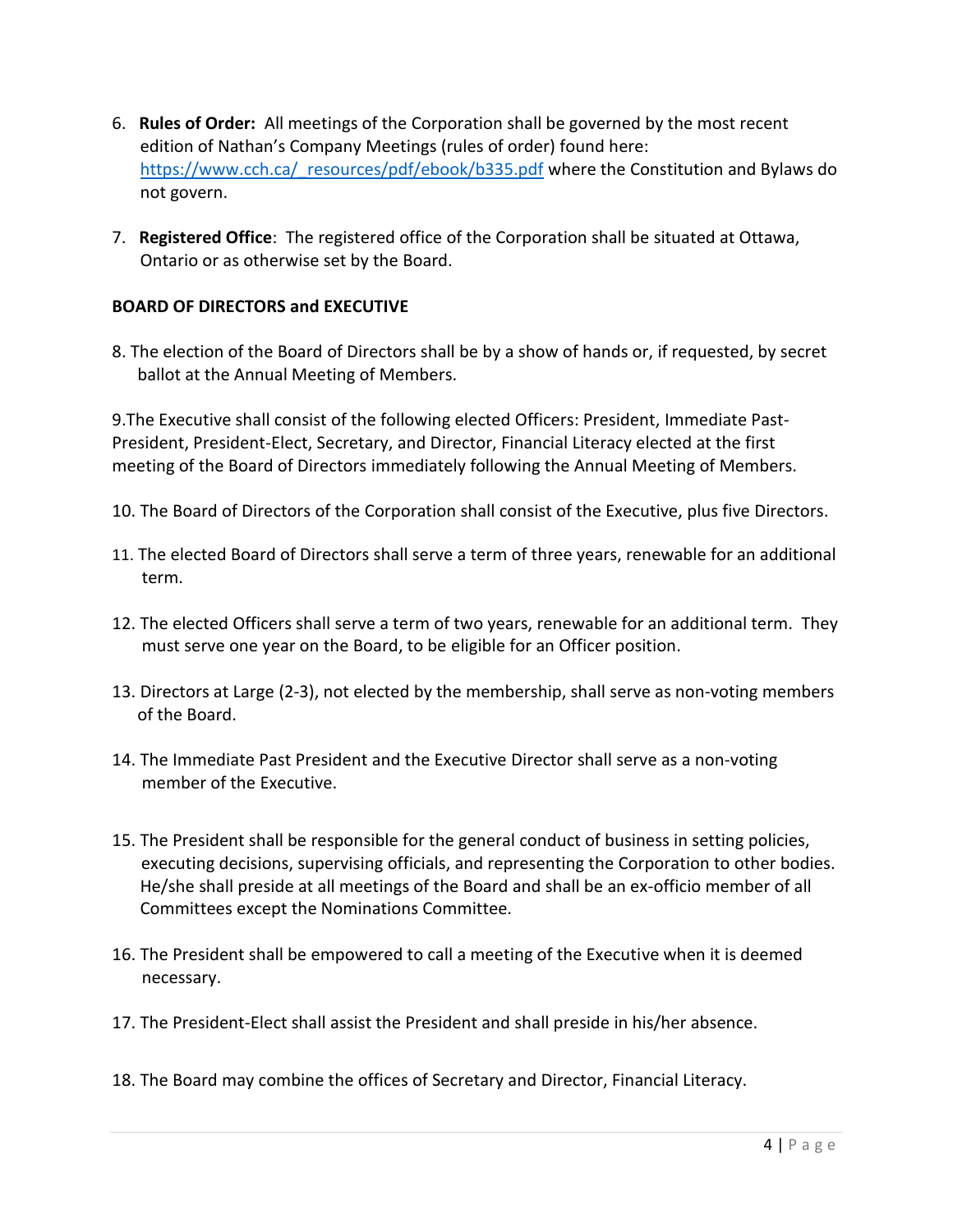- 19. The Secretary shall:
	- a. record the Records of Discussion (ROD) of all Executive, Board and Annual Meetings of Members, and as soon as possible after each meeting, send copies of the minutes to Executive members;
	- b. keep an up-to-date list of all Members.
- 20. The Executive Director shall:
	- a. receive all monies and pay all accounts authorized by the Executive within a reasonable length of time, deposit all monies into the Corporation's bank account.
	- b. prepare a Quarterly Report to be presented to the Executive and be so recorded in the Minutes; and
	- c. prepare a Statement of Receipts and Disbursements, and Balance Sheet for presentation at the Annual Meeting of Members.
- 21. The responsibilities of the Secretary and Director, Financial Literacy may be delegated to the Executive Director at the first meeting of the Board of Directors immediately following the Annual General Meeting of Members.
- 22. A member of the Executive (or Board) who has been absent from three (3) consecutive Meetings shall cease to be a member of the Executive (or Board) unless he/she submits notice in advance and the absence is excused by the Executive (or Board).
- 23. The signing Officers of the Corporation are the Executive Director (ED) and the President or the Immediate Past-President or one Officer, or Director or by any combination thereof always maintaining two signatory officers.
- 24. The annual financial reports will also be available to all members at the Annual Meeting of Members and exist on the BCA website.
- 25. Upon the dissolution of the corporation and after payment of all debts and liabilities, its remaining property shall be distributed or disposed to qualified donors as defined in subsection 149.1(1) of the Income Tax Act (Canada).

#### **OPERATING PROCEDURE**

- 26. The banking business or any part of it shall be transacted by the Executive Director.
- 27. The Annual Financial Statement must be approved and signed by the designated Director, Financial Literacy and the President of the Board.
- 28. The Board of Directors has the authority to determine when an auditor should be hired to complete either a full audit or a reader engagement, dependent on the needs and the financial situation of the Corporation, at that time.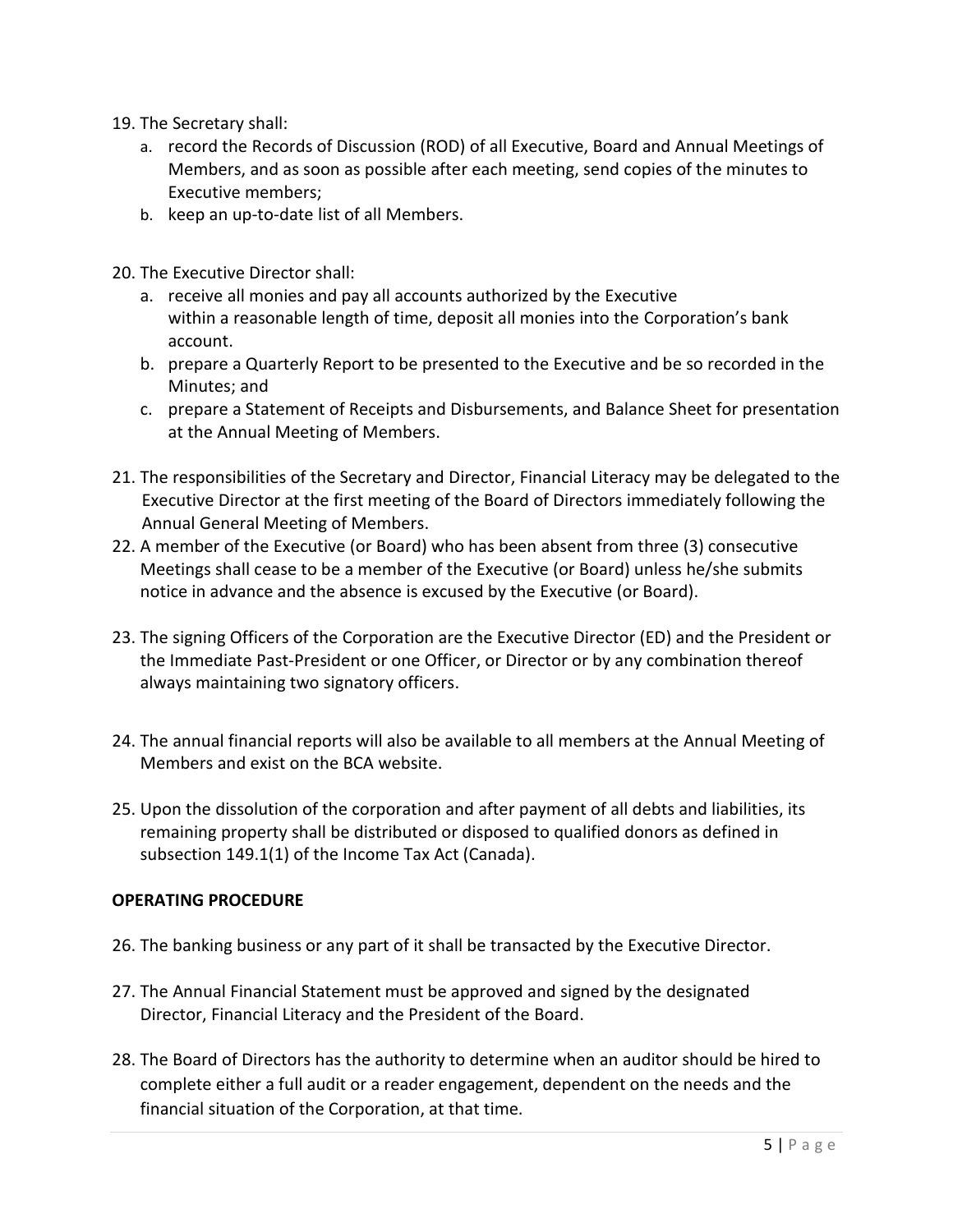- 29. The Executive is authorized to grant funds in the following categories:
	- a) Administrative;
	- b) Printing of forms;
	- c) Stationery and supplies;
	- d) Communication expenses for Corporation business (such as newsletters) when authorized by the Executive;
	- e) No honorarium shall be given to any member of the Executive or Board;
	- f) Expenses related to the Annual Meeting of Members;
	- g) Cost of travel for Executive or Board travelling to attend authorized meetings; and
	- h) Any further major expenditure which is authorized by the Executive and approved of by the membership at the Annual Meeting of Members;
- 30. The Executive may appoint a member to fill a vacancy of the Directors provided that there are not more than three months until the next Annual Meeting of Members**.** Such Appointee will hold office until the next Annual Meeting of Members. If the vacancy occurs prior to three months before the next Annual Meeting of Members, the vacancy shall be filled by election at the next Annual Meeting of Members.
- 31. Should a vacancy occur in the Executive a meeting of the Board shall be called at which time the Board "may" appoint someone to assume that role until the next Annual Meeting of Members. If the vacancy occurs prior to three months before the next Annual Meeting of Members, the vacancy shall be filled by election at the next Annual Meeting of Members.
- 32. The Members may, by special Resolution, remove a member of the Executive from office before the expiration of his/her term of office and may appoint a successor to complete the term.

#### **CONFLICT OF INTEREST**

- 33. On any occasion in which a Director or Executive Committee member, or a spouse or dependant of specified member has a personal material or other substantial interest in any decision, contract, or transaction to which the Corporation is a party, it is hereby deemed that this Director has a conflict of interest and shall disclose such interest at the time. This Board of Director would abstain from taking part during the discussion phase of the issue, unless to clarify a question, and would also abstain from voting on the issue.
- 34. If at any time a Board of Director realizes they are in a conflict-of-interest situation they must declare it to the other members immediately and it must be reflected in the minutes.
- 35. To avoid potential conflicts of interest, no more than one immediate family member may sit on the Board of Directors at any one time.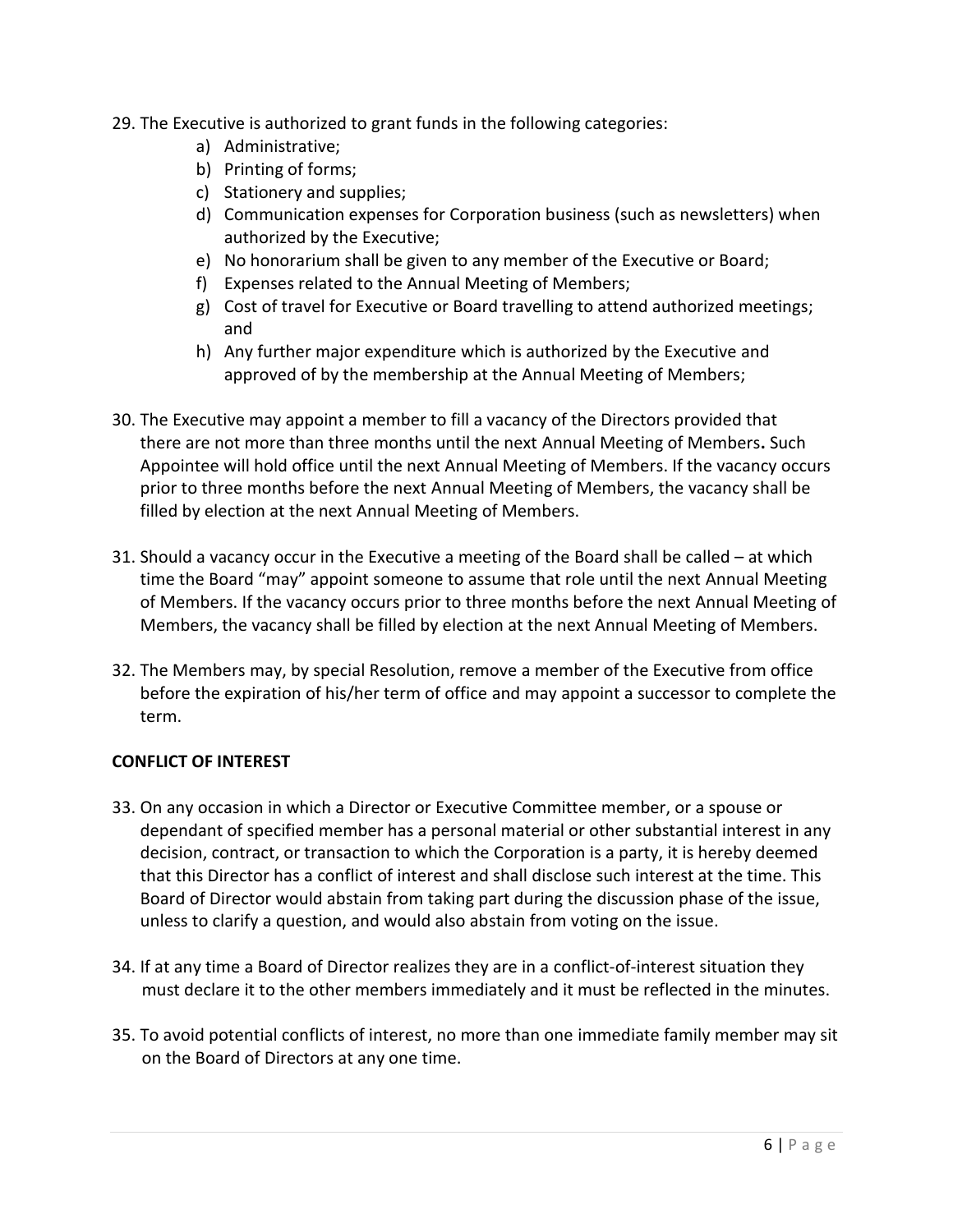#### **CONDUCT UNBECOMING A MEMBER**

36. A Member may be asked to leave the Breast Cancer Action membership for conduct that undermines the collective enjoyment of the Membership at its various functions.

- 37. Members may direct any complaints that they may have against another Member, in writing, to the President of Breast Cancer Action for appropriate action:
	- a. The accused individual shall be provided a hearing before the Board of Directors to provide a response in defense of the alleged offence.
	- b. Any suspension must be approved by a majority vote of the Board of Directors.

#### **MEETINGS**

#### *EXECUTIVE and BOARD*

- 38. The President or their appointee shall distribute ten days in advance, to the Executive or Board, an agenda for the meeting.
- 39. Voting shall be by a show or hands or, if requested, by ballot. Proxy voting is not permitted.
- 40. Quorum shall be 50 % plus one.

#### *ANNUAL GENERAL MEETING*

- 41. The Corporation shall hold an Annual General Meeting in May.
- 42. The Annual General Meeting shall be advertised in the monthly newsletters. Written notice of the Annual Meeting of Members - including date, time, and location - shall be emailed to the Membership a minimum of fourteen days in advance of the Annual Meeting of Members.
- 43. The Quorum at the meeting shall be the lesser of ten percent of the membership or five Members, plus the Executive.
- 44. Any person entitled to attend an Annual General Meeting may participate in the meeting using telephonic, electronic, or other communications means that permit all participants to communicate adequately with each other during the meeting, if the Corporation makes available such a communication facility or the person in question has access to such a communication facility.
- 45. A person participating by telephonic, electronic or other communication facility may vote by any such means if the facility, when necessary, can be adapted so that the votes can be gathered in a manner that permits their subsequent verification and permits the tallied